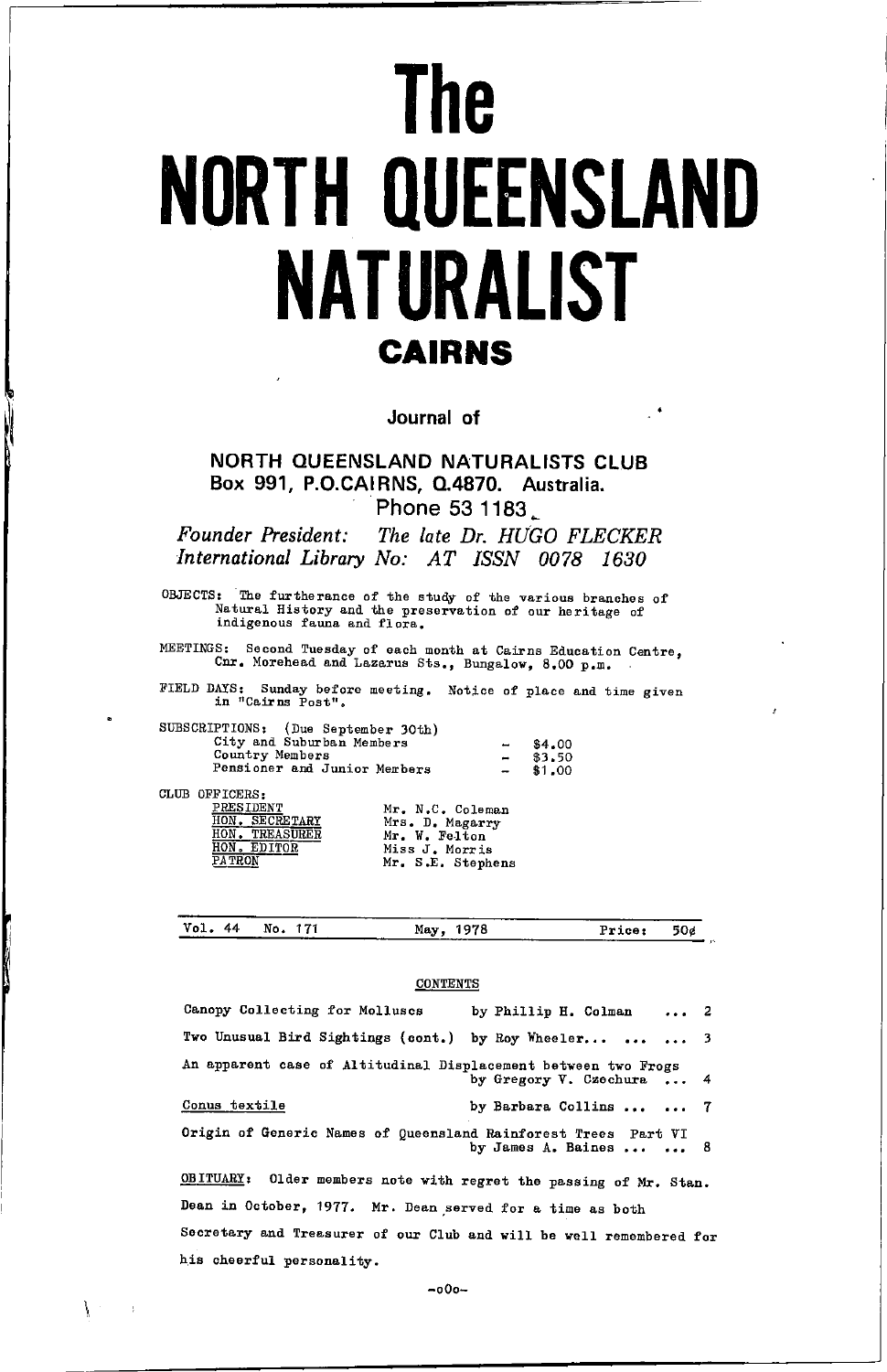# CANOPY COLLECTING FOR MOLLUSCS.

# by PHILLIP H. COLMAN\*

In a previous article I discussed very briefly the problems of collecting landsnails (treesnails) in forest canopies. The tropics in general throughout the world are richer in arboreal species of molluscs than elsewhere, but inaccessibility to this 'niche' has precluded any indepth studies of tree dwelling molluscs. Below I wish to suggest ways in which readers could help in our understanding of canopy dwellers, and discuss some of the species that might be encountered. Remember that museum personnell spend most of their time in offices, whether they like it or not, and amateur collectors can help enormously in the understanding of our Australian fauna.

Landsnails can be broadly divided into two groups, operculate and nonoperculate. (An operculum is the "door" attached to the foot that closes off the animal from the outside world.) Most arboreal species are operculate in Australia. Moisture is a virtual pre-requisite to the survival of molluscs, and an operculum as the door that keeps in that key to life. Ground dwelling species can utilise moist niches in dry spells. Arboreal species must somehow attach themselves to their exposed substrate, and with the aid of an operculum, plus a mucus that sticks them to the tree or leaf, they survive to multiply.

Most arboreal species known so far have been collected after they have been dislodged by the elements, by wind or rain, and fallen to the ground, or when they die and fall. This is still a good way to collect them, although it is perhaps an uncomfortable one, as the collector needs to be in the forest during the storm to make best use of its services. The writer has utilised the destructive habits of the timber cutter in the same way. A large tree crashing down will dislodge all but the most tenacious snail. Those that survive will immediately head for the nearest tree or shrub for the time being, and often species more at home 60 feet up will be found on saplings 10 feet high. A good shake of larger saplings in the vicinity of a fallen giant will often produce interesting results.

Another method of collecting canopy species is to band the trees of a selected area with some form of band that will tempt climbing snails to hide below the band, much the same way that garden snails tend to congregate under the weather sill of a house window. For small species one-sided corrugated cardboard is good, with the corrugations against the trunk. Floppy hessian or other material, such as ragged strips of coconut palm 'weave', could be used for larger species. Fallen snails dislike climbing over this sort of surface and will tend to stay below it. For those who are entomologists as well, this method is also excellent for attracting the pupating larvae of some lepidoptera, such as the Lycaenidae, and other insects.

 $\mathbf{2}$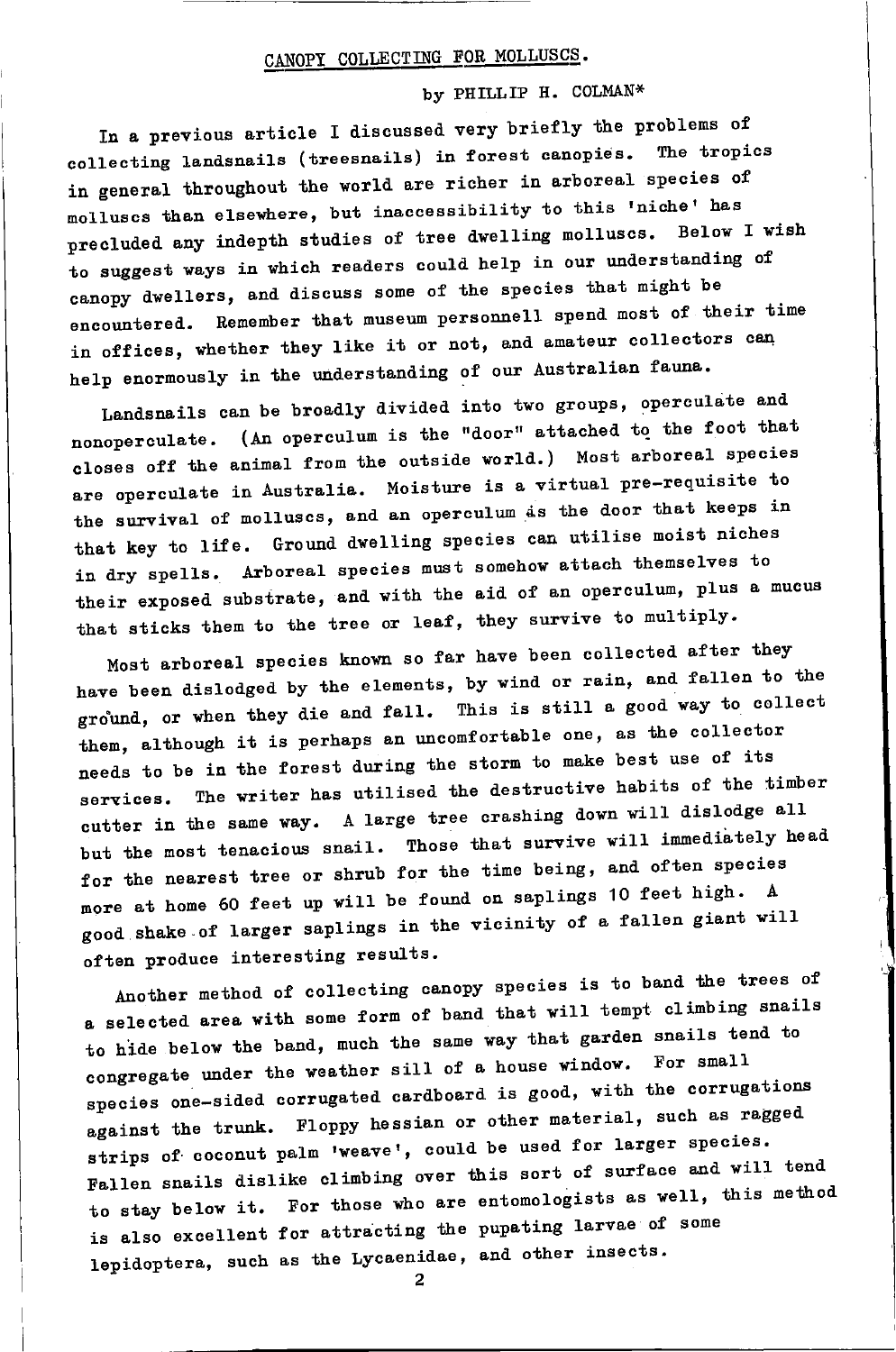There could be other canopy collecting methods. I would always be pleased to learn of them. The ultimate way to learn of canopy fauna of course, is to build accessible tree houses and access paths, but time, effort and cost usually preclude this.

\* Dept. of Malacology. Australian Museum, Sydney.  $-000 -$ 

TWO UNUSUAL BIRD SIGHTINGS (cont. from last journal)

by ROY WHEELER, Melbourne, Vic.

The second unusual sighting of our visit to North Queensland in 1976 was at Weipa on November 2. Michael O'Reilly had told me about a wader feeding on the edge of a sullage dam near where the nursery staff were planting trees, and his description fitted the Common Sandpiper. In the evening I scrambled up the steep bank of the dam, clamped the binoculars on the bird and was immediately struck by its very green coloured plumage. It had all the appearance and charactaristics of the Common Sandpiper, except that it was a rich green coloured bird. Lacking books for wader identification and sure that the colour could not be wrong, I wired the Queensland Ornitholigical Society and my old friend, Mr. Fred Smith of Melbourne, saying I had found the Green Sandpiper. However a letter from Mr. Smith, dated November 11, rather confirmed that the green colour was caused by the sun's rays on the plumage of an immature bird. He told me of several occasions when he had been caught in this way. Twice it was with young Wood Sandpipers, one at Kuranda on the Barron River and the other near Bourketown. The calls of these birds confirmed them as Wood Sandpipers in spite of their green plumage. Again, near Bourketown, a bird with such a rich green plumage almost convinced him he was on to a strange species, but after several minutes he was convinced that he was watching an immature Curlew Sandpiper, turned green by the tropical sunlight. He concluded by saying that at times in southern Victoria he had seen immature Curlew Sandpipers with a greenish wash in the dark upper parts.

After further discussions with Mr. Smith, there is now no doubt that the bird we saw on the sullage dam at Weipa was an immature Common Sandpiper turned green by the tropical sunlight. Mr. Smith also advises that the Green Sandpiper actually is not green and the Purple Sandpiper of Europe is not purple. Makes it rather confusing for the bird watchers. Again my thanks to Michael O'Reilly and Jim Leggate of Weipa for showing us to perfection this strange coloured bird and to Mr. Fred Smith for solving the problem.

> -000-3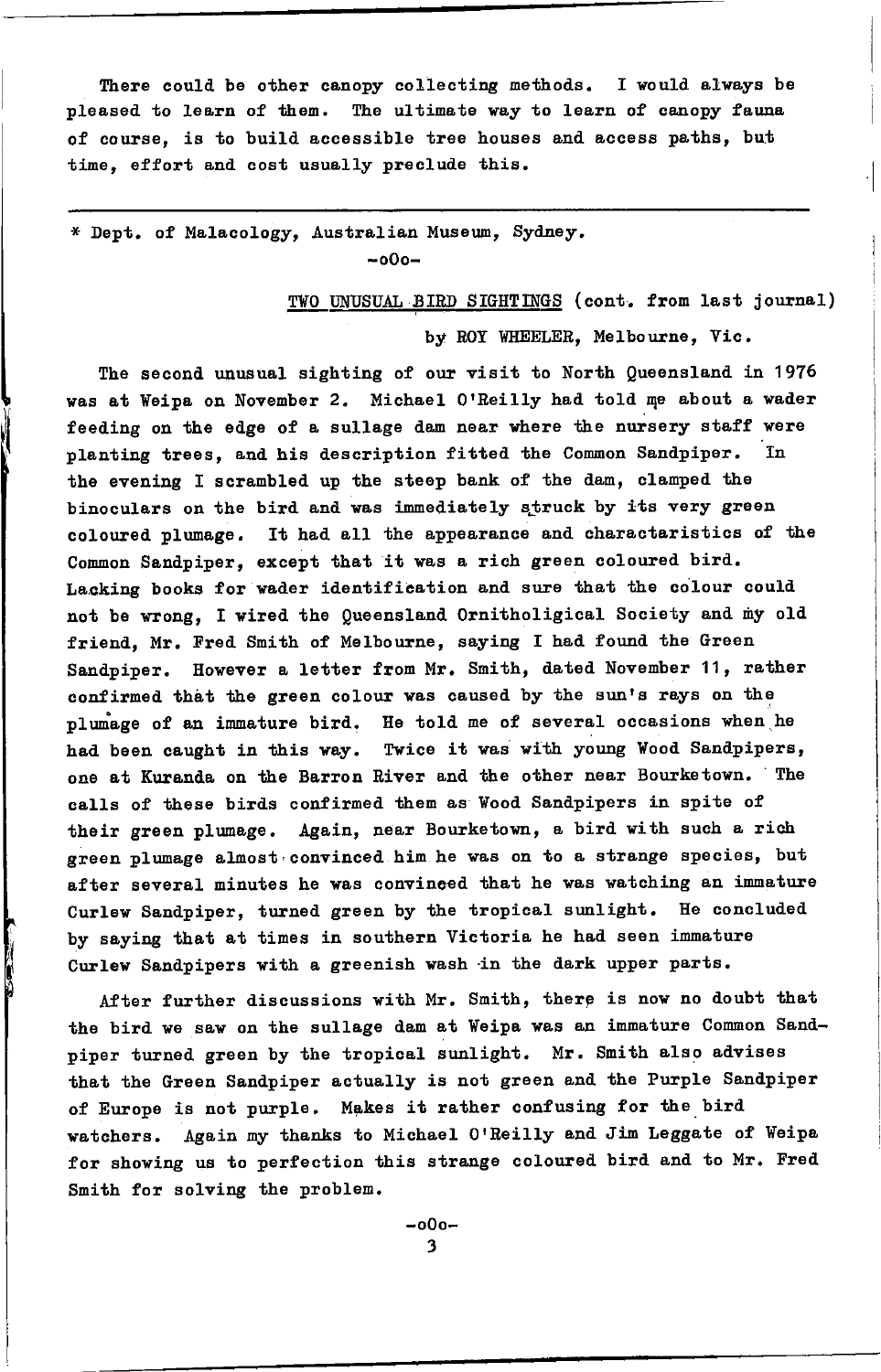AN APPARENT CASE OF ALTITUDINAL DISPLACEMENT BETWEEN TWO FROGS OF THE GENUS SPHENOPHRINE (ANURA : MICROHILIDAE) IN NORTH-EAST QUEENSLAND.

by GREGORY V. CZECHURA

WOOTHA ROAD, MALENY. Q. 4552.

#### INTRODUCTION

During the period December 1976 - January 1977, field investigations<br>into frogs of the pelodryadid genus Nyctimystes were undertaken in north-east Queensland. Concurrent with these studies, were the recording of observations made on reptiles and amphibians sympatric with Nyctimystes in rainforest. The following report deals with a possible case of altitudinal displacement involving two microhylid frogs of the genus Sphenophryne.

# LOCATION AND DESCRIPTION OF AREA

Observations were made on the eastern escarpment of the Atherton Tableland in the vicinity of Mt. Bartle Frere, Bellenden Ker Range  $(17^923^1, 145^948^1)$ .

An altitudinal transect was conducted along this escarpment on the might of 29 December, 1976. This transect commenced at approximately 480m. asl, at one of the streams forming the headwaters of the Russell River, and terminated at an undefined point, approximately 720m. asl.<br>The survey was commenced at sunset and was completed at 2230 hours on the same night.

The vegetation along the transect consisted of three forms of rainforest. Vegetation data is taken from Tracey and Webb (1975, 1976).

- Complex mesophyll vine forest (1a)  $a.$
- Mesophyll vine forest (2a) ъ.
- Complex mesophyll vine forest (1b)  $c_{\bullet}$

#### **Methods**

Regular stops were made during the traverse. Frog choruses were noted (if present), then identification of species composing the chorus<br>was undertaken on the basis of call recognition and location of calling<br>animals. Several of these choruses were recorded on a portable<br>nearly several cassette-tape recorder for reference purposes.

Approximate elevations have been calculated by reference to the Topographic Survey 1:100,000 map, sheet 8063 (Edition 1) Series R631.

# Taxonomy

The two taxa observed in the field belong to the microhylid genus Sphenophryne. However, the taxonomy of Australian microhylids is maclear as both intraspecific and interspecific variations have not been fully reviewed. Using the data contained in Zweifel (1962, 1965)<br>and Cogger (1975) the taxa observed have been tentatively placed in<br>and Cogger (1975) the taxa observed have been tentatively placed in Sphenophryne pluvialis Zweifel and Sphenophryne fryi Zweifel.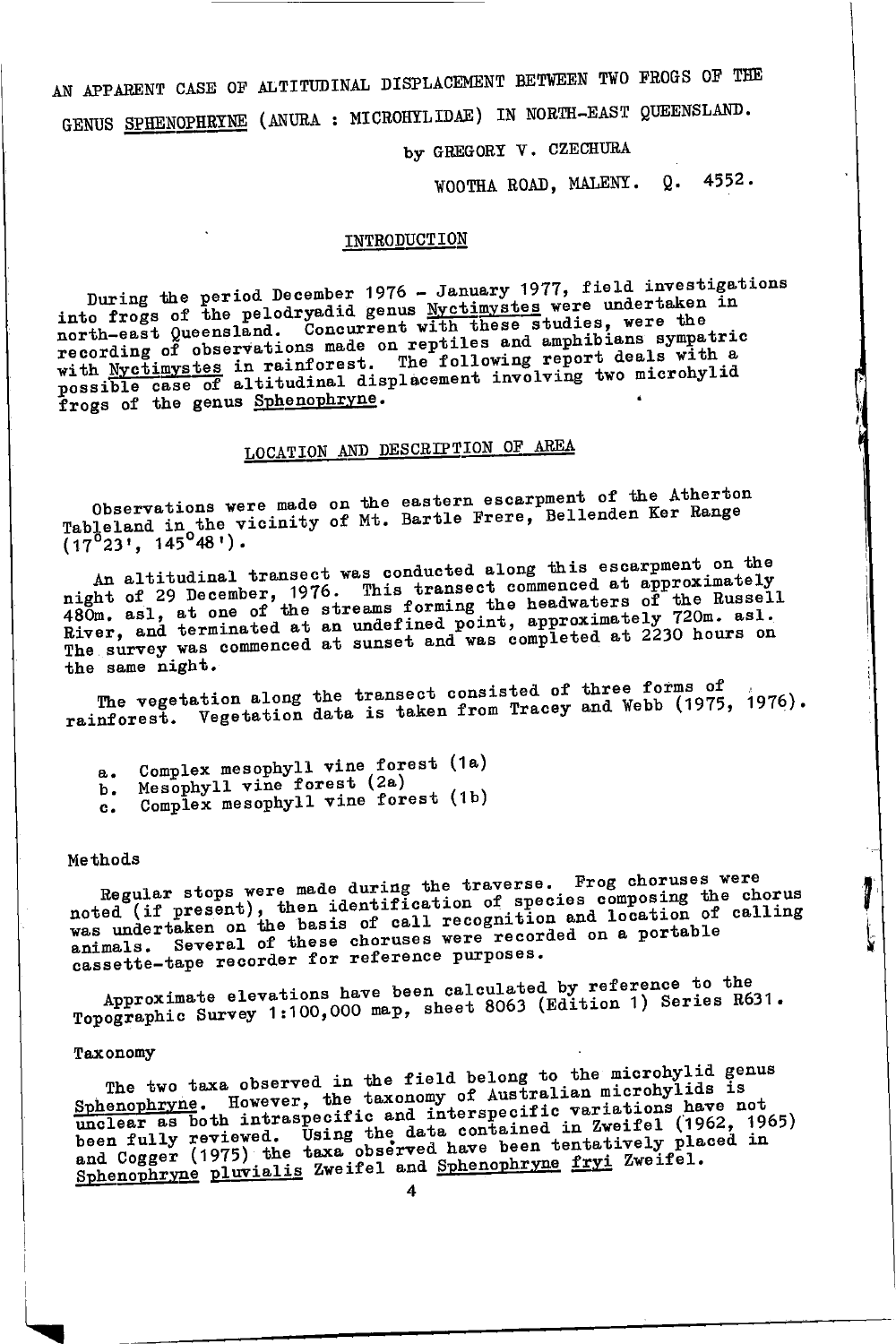# Field Observations

Sphenophryne were regularly encountered throughout the forest. Males were found calling from under debris, in leaf litter and amongst the roots of trees.

The two forms were easily distinguished on the basis of colouration and call. The call of S. pluvialis was a loud, high-pitched, wavering<br>note while the call of S. fryl consisted of a series of loud, high-

At the lowest point of the transect (approx. 460m. asl.) only  $\underline{S}$ . pluvialis was encountered. The vegetation in this area was complex<br>mesophyll vine forest (1a) (this frog had been previously encountered during December 1976 in similar forest at 120-200m. asl. on the western slopes of the Bellenden Ker Range). S. <u>pluvialis</u> was regularly noted in choruses until about 580m. as1. Between (560-580)m. as1. it was found with S. fryi. There appeared to be a relatively narrow band where the two frogs coexisted.

The width of this band ranged from 30-50 metres approximately. Both frogs were regularly heard calling from within the band, which appeared to extend along the escarpment, rather than forming an isolated, discrete area. The vegetation type in this area was mesophyll vine forest (2a).

Above this band only S. fryi was recorded. It was very common in complex mesophyll vine forest (1b) - mesophyll vine forest (2a) at altitudes greater than 580m. asl. S. fryi was later recorded at numerous localities on the Atherton Tableland.

Other frogs recorded during the traverse were, Nyctimystes sp., Litoria rheocolus, L. nyakalensis, L. infrafrenata, L. lesueuri, Taudactylus acutirostrus, Cophixalus ornatus and Cophixalus sp. (cf.  $\frac{exiguus}{.}$ 

#### Discussion

Specific altitudinal distributions have been noted in African (e.g. Specific and Inger 1959; Schiotz 1967), Neotropical (e.g. Savage and Heyer 1969; Nyers 1969; Duellman 1970) and Papuan frogs (e.g. Tyler 1968; Menzies 1975). Duellman 1970 and Papuan frogs (e.g. Tyler 1968; Menzies 1975).

The relatively abrupt interface between the two Sphenophryne may reflect a change in environmental tolerance and/or competition between reflect a change in environmental tolerance and/or competition over.<br>  $\frac{S}{n}$ . fryi and S. pluvialis. Although further studies are required to<br>
investigate the interaction, the distribution pattern exhibited here<br>
inves elevations, the congener to high elevations, and there is little or no altitudinal overlap elevations."

Further studies on this Sphenophryne interaction should involve, a. quantification of environmental parameters, and b. determination of spatio-temporal relationships between S. fryi and S. pluvialls.

# Acknowledgements

I wish to thank my wife Robin for her assistance in the field. Mr. G.J. Ingram, Curator of Amphibians, Queensland Museum for his aid in preparation of the paper. Olinda Confessore for typing the manuscript.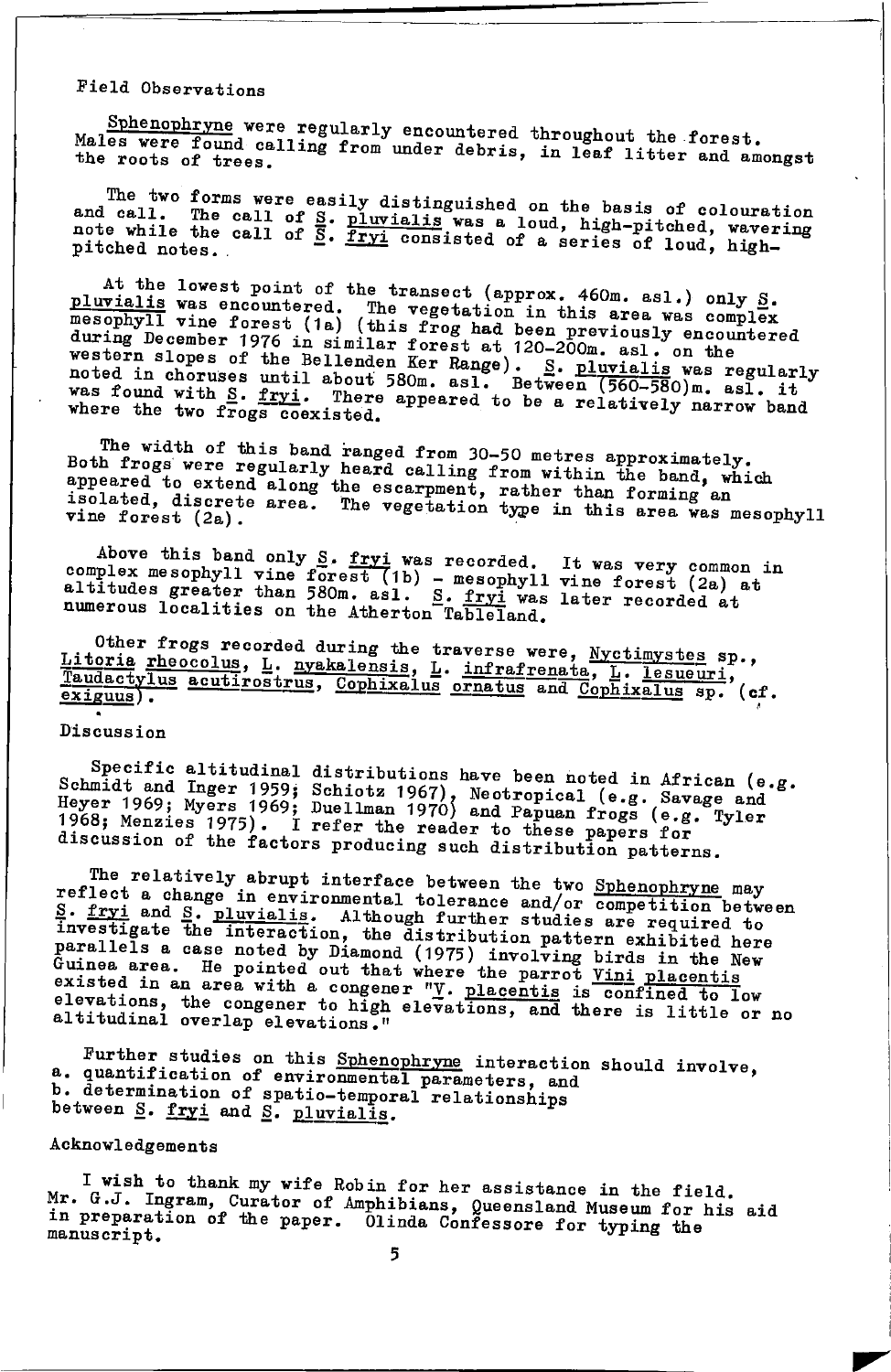#### **REFERENCES**

- The Reptiles and Amphibians of Australia. COGGER, H.G. (1975) Reed, Sydney.
- J.M. (1975) Assembly of species communities in<br>Diamond, J.M. and Cody, M.L. (eds), Ecology and DIAMOND, J.M. (1975) Evolution of Communities. University of Harvard Press, Cambridge.
- DUELLMAN, W.E. (1970) The Hylid Frogs of Middle America.<br>2 Vols. Museum of Nat. Hist. Uni. of Kansas, Lawrence.
- Handbook of Common New Guinea Frogs. MENZIES, J.L. (1975) Handbook of C<br>Wau. Ecology Institute, Wau.
- W. (1969) The ecological geography of cloud forest<br>in Panama. Amer. Mus. Novit. 2396: 1-52. MYERS, C.W. (1969)
- SAVAGE, J.M. and HEYER, W.R. (1969) The treefrogs (family Hylidae) of Costa Rica : diagnosis and distribution.<br>Rev. Biol. Trop. 16(1) : 1-127.
- The treefrog (Rhacophoridae) of West SCHIOTZ, A. (1967) Africa. Spoilia zool. Mus. haun. 25: 1-346.
- SCHMIDT, K.P. and INGER, R.G. (1959) Amphibians exclusive of the genera Hyperolius and Afrixalus. Explor. Parc nat. de l'Upemba 56 : 1-264.
- TRACET, G.J. and WEBB, L.J. (1975) Key to the Vegetation of the Humid Tropical Region of North Queensland. C.S.I.R.O. Long Pocket, Brisbane.
- TRACEY, G.J. and WEBB, L.J. (1976) Maps of the Vegetation of the Humid Tropical Region of North Queensland. C.S.I.R.O. Long Pocket, Brisbane.
- TILER, M.J. (1968) Papuan frogs of the genus Hyla. Zool. Verhand 96 : 1-203.
- ZWEIFEL, R.F. (1962) A systematic review of the microhylid<br>frogs of Australia. <u>Amer. Mus. Novit</u>. 2113: 1-40.

6

ZWEIFEL, R.G. (1965) Revisionary notes on Australian microhylid frogs of the genus Sphenophryne. Amer. Mus. Novit 2214 : 1-9.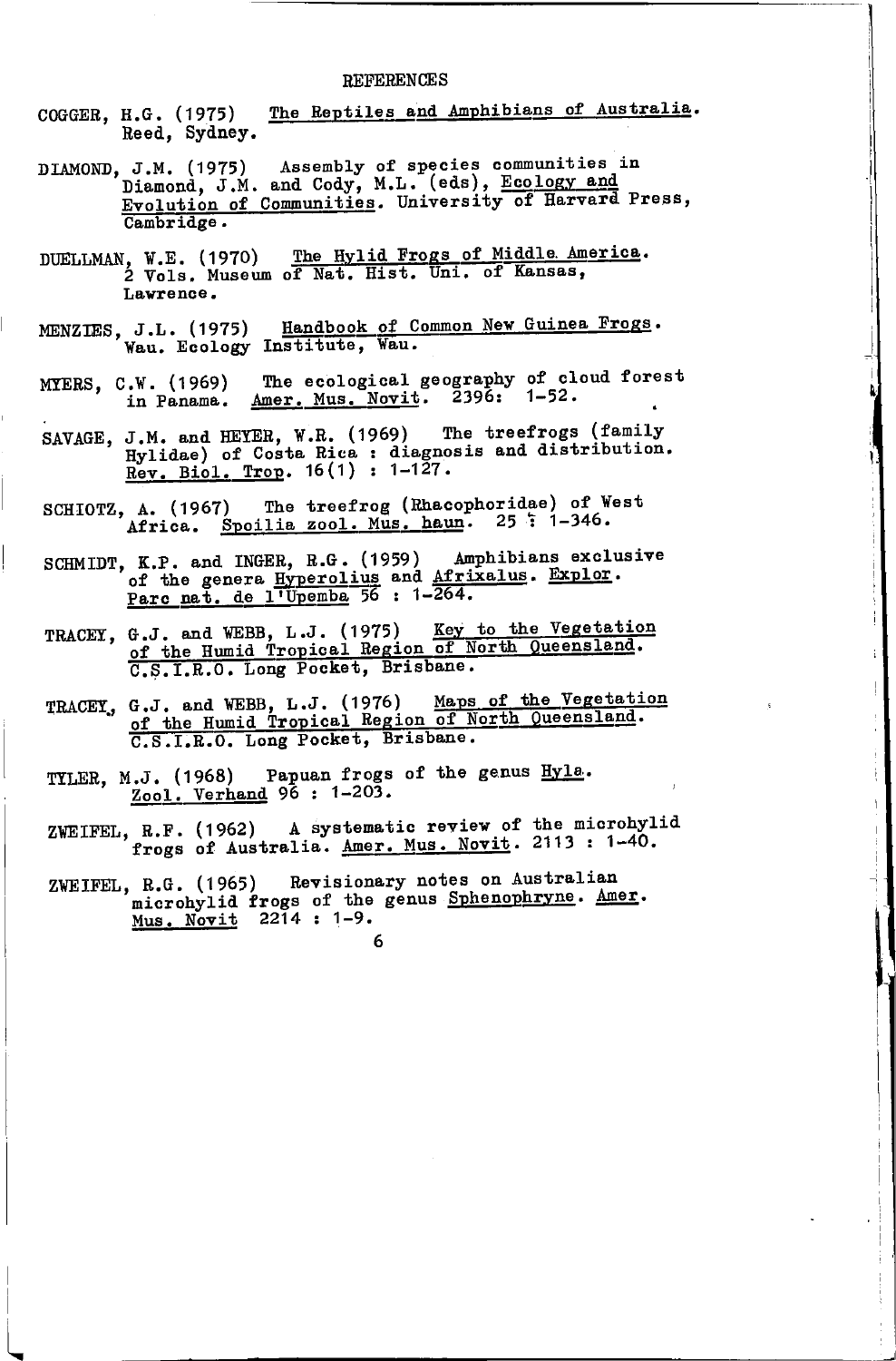# CONUS TEXTILE (Linnaeus 1758)

#### by BARBARA COLLINS

This mollusc can be an attractive aquarium subject; ours was kept successfully for about nine months. I feel it may have died from starvation as the only other molluscs left for it to feed on were a pair of Murex brunneus, which are pretty well armour plated.

Cones are largely a tropical waters inhabitant and the majority of species come from the Indo-Pacific region. Environmental conditions play a great part in the development of specimens, and comparison shows coastal mainland specimens to be much darker in colour than those from a coral reef. Colour pattern can also be diverse, and water depth has a bearing on the shell shape and thickness. Cones are carnivorous and fall into three categories: piscivorous (fish feeders - dangerous to man); molluscivorous (mollusc feeders, including other cones - also dangerous); vermivorous (marine worm feeders). The Textile is in the molluscivorous class and has caused injury and reported death to man.

The radula tooth of the cone has been modified into a venomous dart which is ejected through the proboscis to paralyse or kill its victim. The shell should not be handled after collection because the animal becomes very active and can extend its flexible proboscis containing the dart beyond the shoulder of the shell. The shell should be picked up only from the broad end and should not be put in a pocket or close to your person. The shells are usually found under rocks or coral slabs and the colour pattern is easily distinguished through the thin periostracum.

Our Textile was responsible for the deaths of Conus parvulus,  $C.$  capitaneus and a  $C.$  magus. The last was a surprise as  $C.$  magus is piscivorous and I would have thought more venomous than C. textile. A comparison between the venom sacs of  $C$ . magus and  $C$ . terebra showed C. magus to be almost four times that of C. terebra. The Textile also killed and partially ate our two Phalium areola.

The animal of C. textile is quite striking. Basically mottled with reddish brown, it has black, white and red banding on its siphon, a suitable 'do not touch' signal.

**TEXTILE CONE** 

POISON APPARATUS